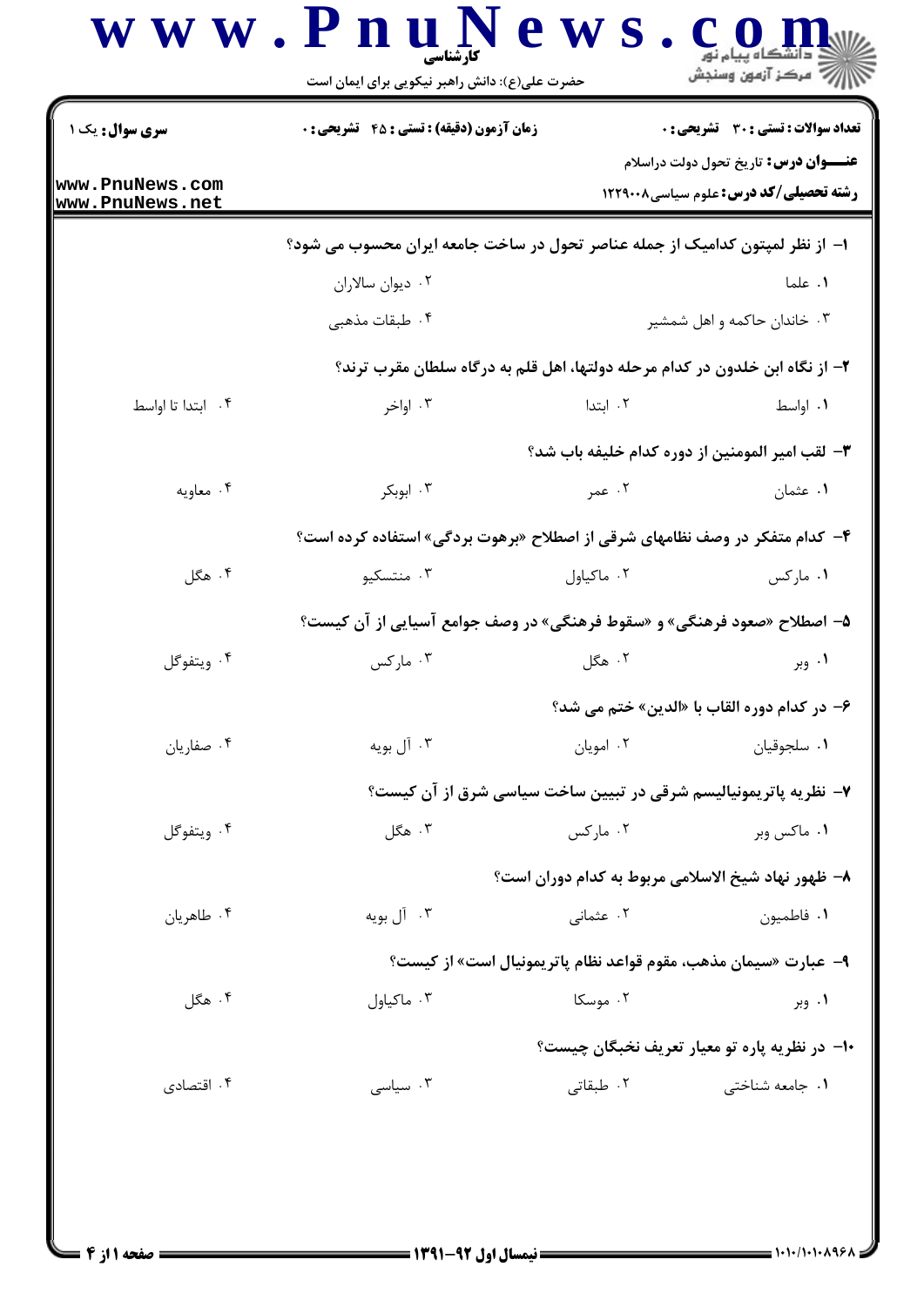## www.PnuNews.com

حضرت علی(ع): دانش راهبر نیکویی برای ایمان است **تعداد سوالات : تستي : 30 ٪ تشريحي : 0 سری سوال : ۱ یک زمان آزمون (دقیقه) : تستی : 45 تشریحی : 0 عنـــوان درس:** تاریخ تحول دولت دراسلام www.PnuNews.com **رشته تحصیلی/کد درس: علوم سیاسی1۲۲۹۰۰۸** www.PnuNews.net 11- كدام گزينه در مورد ابن خلدون صادق است؟ ۰۱ مرحله چهارو دولتها دوران پیروزی بر مخالفان است ۰۲ در نسل دوم عصبیت شدت بیشتری دارد ۰۳ مرحله اول دولتها مرحله خودکامگی و حکمرانی مطلق است ۰۴ مرحله سوم دولتها دوران آرامش و آسایش زمامدار است ۱۲- از نگاه ابن خلدون مانع اصلی شکل گیری دولت و بقای قبیله کدام است؟ ۰۲ جغرافیایی ۰۱ عقیدتی ۰۴ عصبيت قبيلگي ۰۳ پیوندهای نسبی و انشعابات مستمر ۱۳- از مشخصه های قبیله حضری کدام است؟ ۰۲ یکجانشینی ۰۱ قرابت خونی ۰۴ بی طبقه ۰۳ فاقد سرزمین مشخص ۱۴- اولین کسی که در دولت اسلامی «دیوان» را بنیان نهاد که بود؟ ۰۴ عمر ۲. ابوبکر ۰۳ حضرت علی ۰۱ معاویه ۱۵– کدام گزینه در مورد عثمان درست است؟ ۲. از طریق استخلاف به خلافت رسید ٠١ تاكيد بر سياست عرب گرايي ۰۴ ابقاء کارگزاران عمر ۰۳ تاکید بر سیاست «بنی امیه گرایی» ۱۶– علت تفوق بنی امیه بر بنی هاشم به دست معاویه از نگاه ابن خلدون کدام است؟ ۰۲ خلافت عثمان ۰۱ قدرت بیشتر عصبیت بنی امیه ۰۴ شخصیت معاویه ۰۳ ملاحظات اخلاقی ,قیب ۱۷- پیشرفت علم انساب در دوران خلفای راشدین حاکی از چیست؟ ۰۱ اهمیت بارز قبیله و بستگیهای آن ۰۲ یکی از جلوه های پیشرفت به طور کلی ۰۳ عنصر پیش گویی و پیش بینی ۰۴ مقدمه تبدیل خلافت به سلطنت ۱۸– در دوره عباسیان انتقال خلافت چگونه صورت می گرفت؟

۰۴ بازگشت به شورا ۰۳ باز گشت به استخلاف ۰۲ زور و غلبه ۰۱ موروثی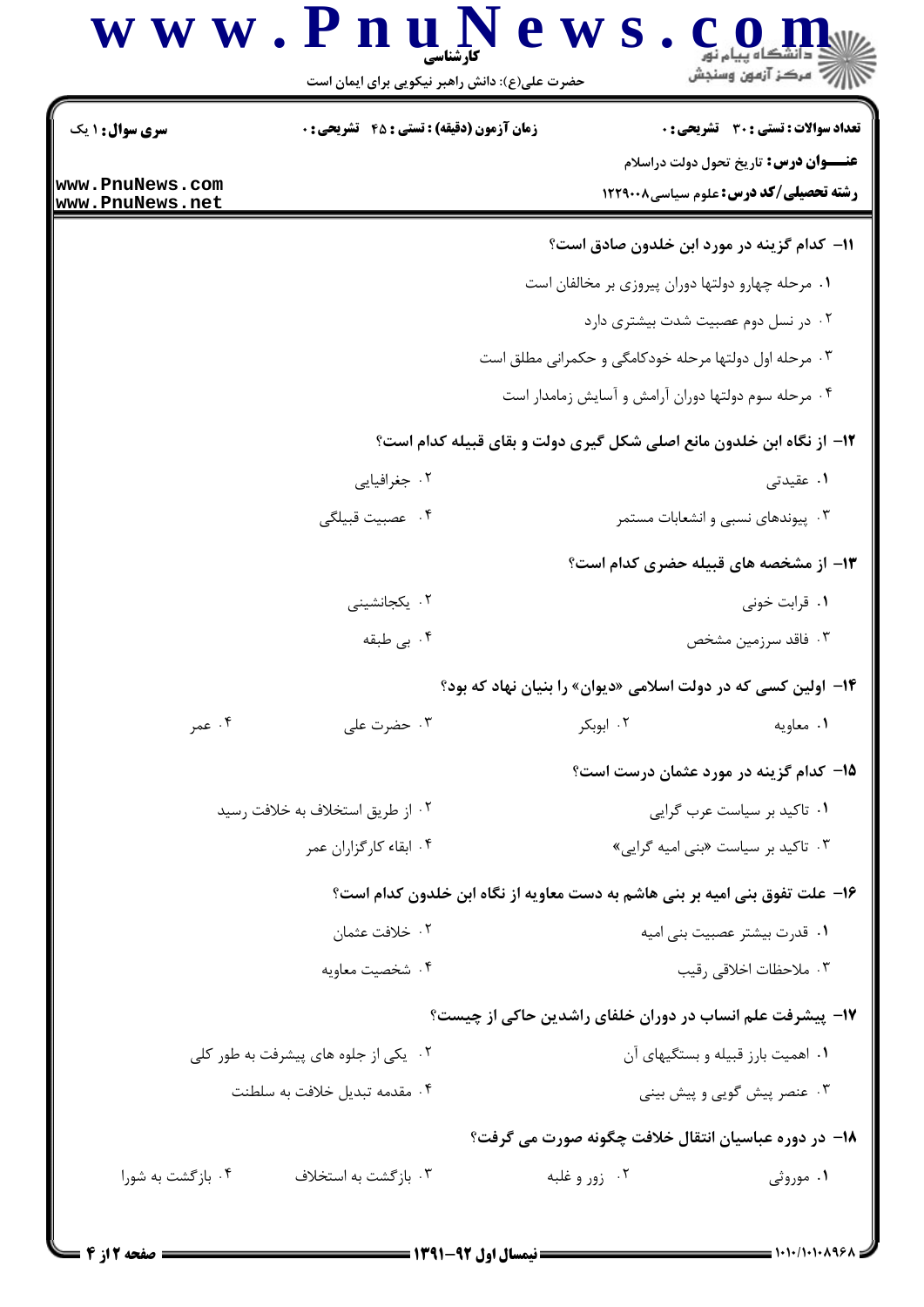|                                    | حضرت علی(ع): دانش راهبر نیکویی برای ایمان است                                                                     |                                              | رآب مرڪز آزمون وسنڊش                                                                                                                         |  |
|------------------------------------|-------------------------------------------------------------------------------------------------------------------|----------------------------------------------|----------------------------------------------------------------------------------------------------------------------------------------------|--|
| <b>سری سوال :</b> ۱ یک             | <b>زمان آزمون (دقیقه) : تستی : 45 تشریحی : 0</b>                                                                  |                                              | <b>تعداد سوالات : تستی : 30 ٪ تشریحی : 0</b><br><b>عنـــوان درس:</b> تاریخ تحول دولت دراسلام<br><b>رشته تحصیلی/کد درس:</b> علوم سیاسی1۲۲۹۰۰۸ |  |
| www.PnuNews.com<br>www.PnuNews.net |                                                                                                                   |                                              |                                                                                                                                              |  |
|                                    |                                                                                                                   |                                              | <b>۱۹</b> - دیوان برید در چه زمانی تاسیس گردید؟                                                                                              |  |
| ۰۴ معاويه                          | ۰۳ خلفای راشدین                                                                                                   | ۰۲ مروان                                     | ٠١ عباسيان                                                                                                                                   |  |
|                                    |                                                                                                                   |                                              | +۲- با توجه به مفهوم خلافت کدام گزینه در مورد خوارج صحیح است؟                                                                                |  |
|                                    | ۰۲ تاکید بر موروثی بودن خلافت                                                                                     | ۰۱ تاکید بر قریشی بودن خلیفه                 |                                                                                                                                              |  |
|                                    | ۰۴ مدارا با خلفای اموی                                                                                            | ۰۳ تاکید بر شایستگی فردی هر عرب آزاد         |                                                                                                                                              |  |
|                                    |                                                                                                                   |                                              | <b>۲۱</b> - بدعت ولایت عهدی دو نفره در چه زمانی صورت گرفت؟                                                                                   |  |
| ۰۴ عباسيان                         | ۰۳ مروان بن حکم                                                                                                   | ۰۲ یزید                                      | ۰۱ معاويه                                                                                                                                    |  |
|                                    |                                                                                                                   |                                              | ۲۲- کاربرد واژه ی وزیر از چه زمانی به صورت یک اصطلاح تشکیلاتی درآمد؟                                                                         |  |
| ۰۴ بنی امیه                        | ۰۳ امويان                                                                                                         | ۰۲ عهد عباسی                                 | ٠١ خلفاي راشدين                                                                                                                              |  |
|                                    |                                                                                                                   |                                              | ۲۳- تمرکز زدایی مشخصه کدام دوره حکمرانی عباسیان است؟                                                                                         |  |
| ۰۴ دوره عربي ايراني                | ۰۳ دوره عرب                                                                                                       | ٠٢ دوره ايرانيان                             | ۰۱ دوره ترکان                                                                                                                                |  |
|                                    |                                                                                                                   |                                              | ۲۴- ایجاد شهر سامره به چه دلیل رخ داد؟                                                                                                       |  |
|                                    | ٠٢ بروز چالش ايراني-عربي                                                                                          | ٠١ اسكان مهاجران ترك                         |                                                                                                                                              |  |
|                                    | ۰۴ برای غلبه بر عناصر ترکی خلافت                                                                                  | ۰۳ تمرکز زدایی امر خلافت                     |                                                                                                                                              |  |
|                                    |                                                                                                                   |                                              | ۲۵– از کدام اقدام به عنوان انحطاط عینی خلافت یاد می شود؟                                                                                     |  |
|                                    | ۰۲ سیطره اقتصادی ترکان                                                                                            | ٠١ سيطره نظامى - سياسى تركان                 |                                                                                                                                              |  |
|                                    | ٠۴ ايجاد پست امير الامراء                                                                                         | ۰۳ قتل متوکل –به دست فرزند با یاری ترکان     |                                                                                                                                              |  |
|                                    | ۲۶– دولتی که از اندیشه استقلال طلبی فراتر رفت و توسعه طلبی و تسخیر مرکز خلافت را در دستور کار خود قرار داد و عملأ | در سطح یک دولت بزرگ نقش آفرینی کرد کدام است؟ |                                                                                                                                              |  |
| ۰۴ طاهريان                         | ۰۳ سامانیان                                                                                                       | ۰۲ صفاریان                                   | ۰۱ آل بويه                                                                                                                                   |  |
|                                    |                                                                                                                   |                                              | ۲۷– کدام گزینه در مورد آل بویه صحیح است؟                                                                                                     |  |
| ۰۲ تاکید بر مشروعیت خلافت عباسیان  |                                                                                                                   | ٠١ عدم جواز امامت مفضول با وجود افضل         |                                                                                                                                              |  |
|                                    | ۰۴ از فرقه شیعیان زیدیه بودند                                                                                     | ۰۳ تاکید بر قریشی بودن خلافت                 |                                                                                                                                              |  |